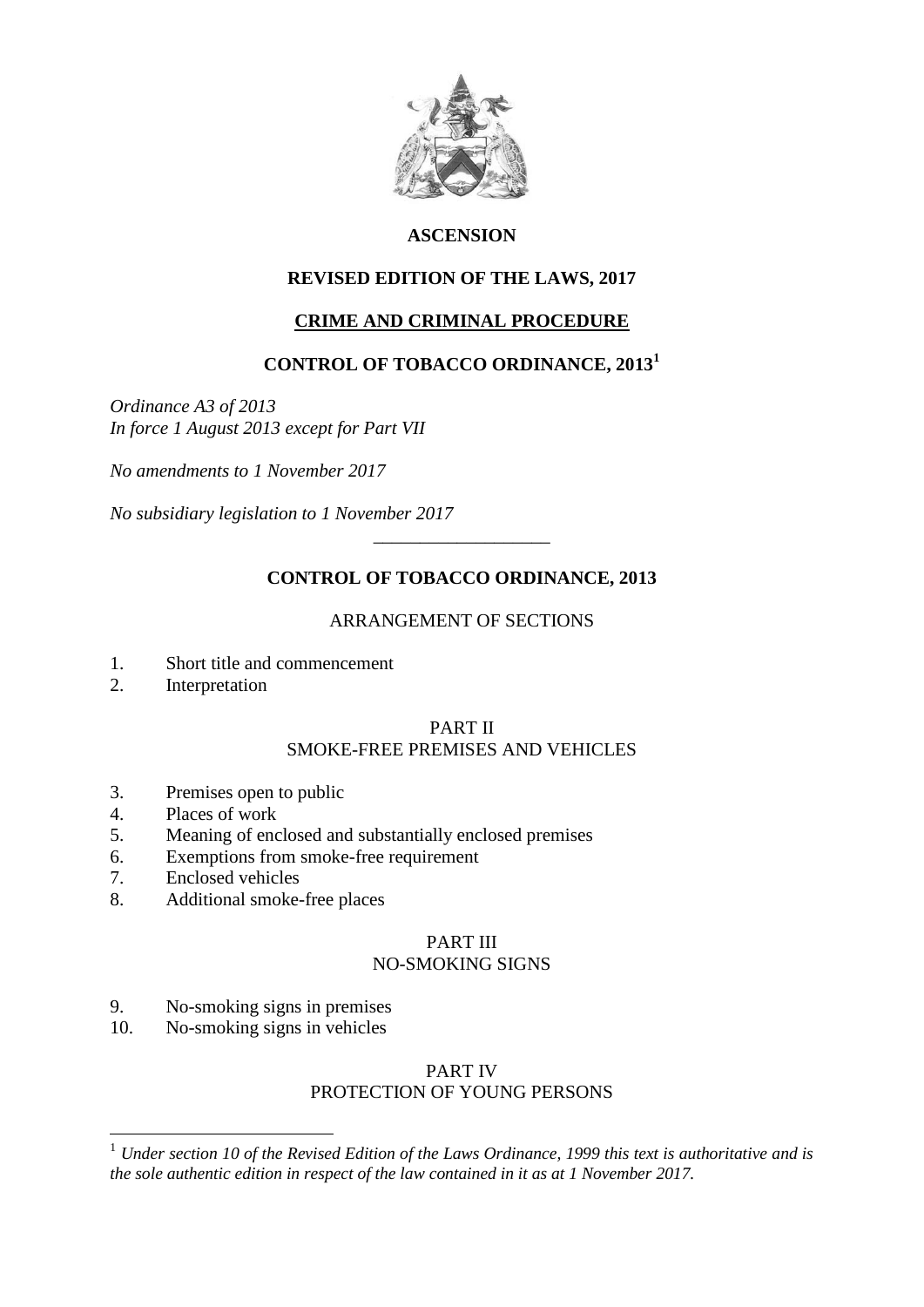- 11. Sale of tobacco to persons under 18
- 12. Possession of tobacco in a public place

#### PART V ENFORCEMENT

- 13. Enforcement officer
- 14. Powers of authorised officer

#### PART VI OFFENCES AND PENALTIES

- 15. Offences relating to smoking in smoke-free place
- 16. Offences relating to no-smoking signs
- 17. Offence of failing to prevent smoking in smoke-free place
- 18. Obstruction of officers

#### PART VII FIXED PENALTIES

- 19. Fixed penalty notice
- 20. Contents of penalty notice
- 21. Effect of fixed penalty notice and payment
- 22. Proceedings for offence
- 23. Withdrawal of penalty notice

# PART VIII

# **MISCELLANEOUS**

#### 24. Regulations

AN ORDINANCE to make provision for the prohibition of smoking in certain premises, places and vehicles, and to prohibit the supply of tobacco to, and its possession in a public place by, persons younger than 18 years.

#### **PART I PRELIMINARY**

#### **Short title and commencement**

**1. (1)** This Ordinance may be cited as the Control of Tobacco Ordinance, 2013, and, subject to subsection (2), comes into force on 1st August 2013.

**(2)** Part VII of the Ordinance comes into force on a date the Governor appoints by Order.

#### **Interpretation**

**2.** In this Ordinance— **"authorised officer"** includes an enforcement officer appointed under section 13, and all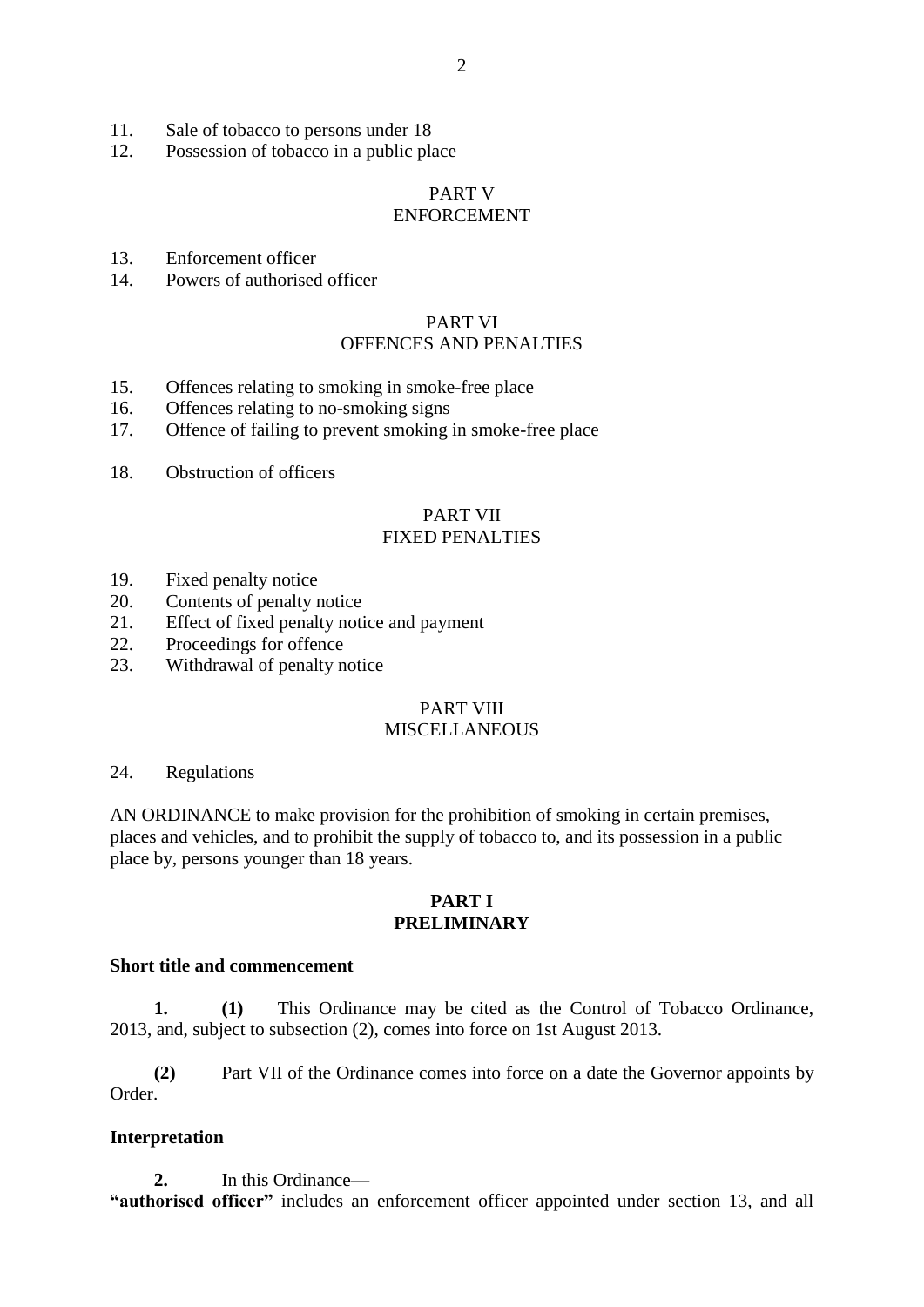police officers;

- **"no-smoking symbol"** means a symbol which consists solely of a graphic representation of a single burning cigarette enclosed in a red circle of at least 70 millimetres in diameter with a red bar across it;
- "smoking" refers to smoking tobacco or anything which contains tobacco, or smoking any other substance and includes being in possession of lit tobacco or of anything lit which contains tobacco, or being in possession of any other lit substance in a form in which it could be smoked, and "**smoke"** and other related expressions shall be construed accordingly;
- **"smoke-free"** in relation to any premises or vehicle, means that no person is allowed to smoke while at such premises or in such vehicle;
- **"smoke-free place"** means any premises, place or vehicle which is smoke-free by virtue of any provision of this Ordinance;
- **"tobacco"** includes cigarettes, any product containing tobacco and intended for oral or nasal use and smoking mixtures intended as a substitute for tobacco, and the expression **"cigarette"** includes cut tobacco rolled up in paper, tobacco leaf, or other material in such form as to be capable of immediate use for smoking.

#### **PART II SMOKE-FREE PREMISES AND VEHICLES**

#### **Premises open to public**

**3. (1)** All premises which are open to the public are to be smoke-free but, subject to section 4, are to be smoke-free only during such times as the premises are open to the public.

**(2)** For purposes of this section, premises are **"open to the public"** if the public or a section of the public has access to them, whether by invitation or not, and whether on payment or not.

**(3)** If only part of the premises is open to the public, the premises are to be smokefree only to that extent.

**(4)** Premises are to be smoke-free under this section only in those areas which are enclosed or substantially enclosed as defined in section 5.

#### **Places of work**

**4. (1)** All premises which are used as a place of work (including voluntary work) are at all times to be smoke-free if—

- *(a)* the premises are used by more than one person (even if the persons who work there do so at different times, or only intermittently); or
- *(b)* members of the public might attend for the purpose of seeking or receiving goods or services from any person working there.

**(2)** If only part of the premises is used as a place of work, the premises are to be smoke-free only to that extent.

**(3)** Premises are to be smoke-free under this section only in those areas which are enclosed or substantially enclosed as defined in section 5.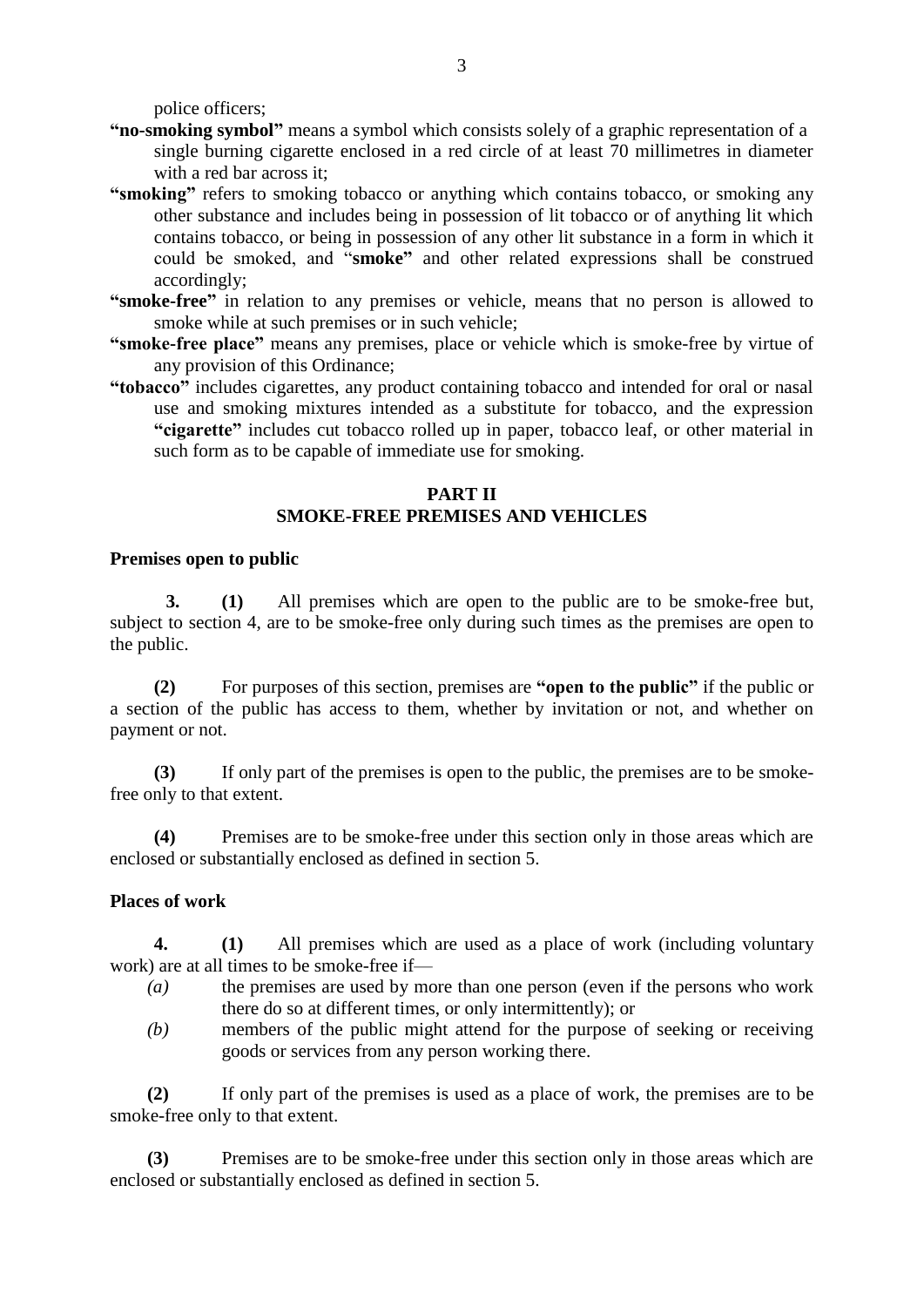**(4)** A private dwelling which is also used as a place of work is exempt from the smoke-free requirement of this section if, but only if, the work done there is only limited to work in one or more of the following forms:

- (i) providing personal care for a person living in the dwelling;
- (ii) assisting with the domestic work of the household in the dwelling;
- (iii) maintaining the structure or fabric of the dwelling;
- (iv) installing, maintaining or removing any service provided to the dwelling for the benefit of persons living in it.

**(5)** For purposes of subsection (4), **"private dwelling"** includes any self-contained residential accommodation for permanent, temporary or holiday use and any garage, outhouse or other structure for the exclusive use of persons living in the dwelling.

#### **Meaning of enclosed and substantially enclosed premises**

- **5. (1)** For the purposes of sections 3 and 4, premises are—
- *(a)* enclosed if they have a ceiling or roof and, except for doors, windows and passageways, are wholly enclosed either permanently or temporarily; or
- *(b)* substantially enclosed if they have a ceiling or roof, but the opening (or an aggregate area of openings) in the walls is less than half of the area of walls.

**(2)** In determining the area of opening (or aggregate area of openings) under subsection  $(1)(b)$ , no account is to be taken of openings in which there are doors, windows or other fittings that can be opened or shut.

- **(3)** In this section—
- *(a)* **"roof"** includes any fixed or moveable structure or device which is capable of covering all or part of the premises as a roof, including a canvas awning; and
- *(b)* **"walls"** include other structures that serve the purpose of walls and constitute the perimeter of the premises.

#### **Exemptions from smoke-free requirement**

 **6. (1)** The following premises are exempt from the smoke-free requirement under sections 3 and 4:

- *(a)* a place designated as a smoking area in accordance with subsection (2); and
- *(b)* any other place exempted by the Governor by regulation under section 24.

**(2)** A person having charge of the management of any smoke-free premises may designate an area of such premises, to be known as a **"smoking area"**, where smoking is allowed, provided that such area—

- *(a)* is clearly marked as an area in which smoking is permitted;
- *(b)* has a ceiling and, except for doors and windows, is completely enclosed on all sides by solid, floor-to-ceiling walls;
- *(c)* does not have a ventilation system that ventilates into any other part of the premises.

#### **Enclosed vehicles**

**7. (1)** An enclosed vehicle or any enclosed part of a vehicle is to be smokefree if it is used—

*(a)* by members of the public or a section of the public (whether or not for reward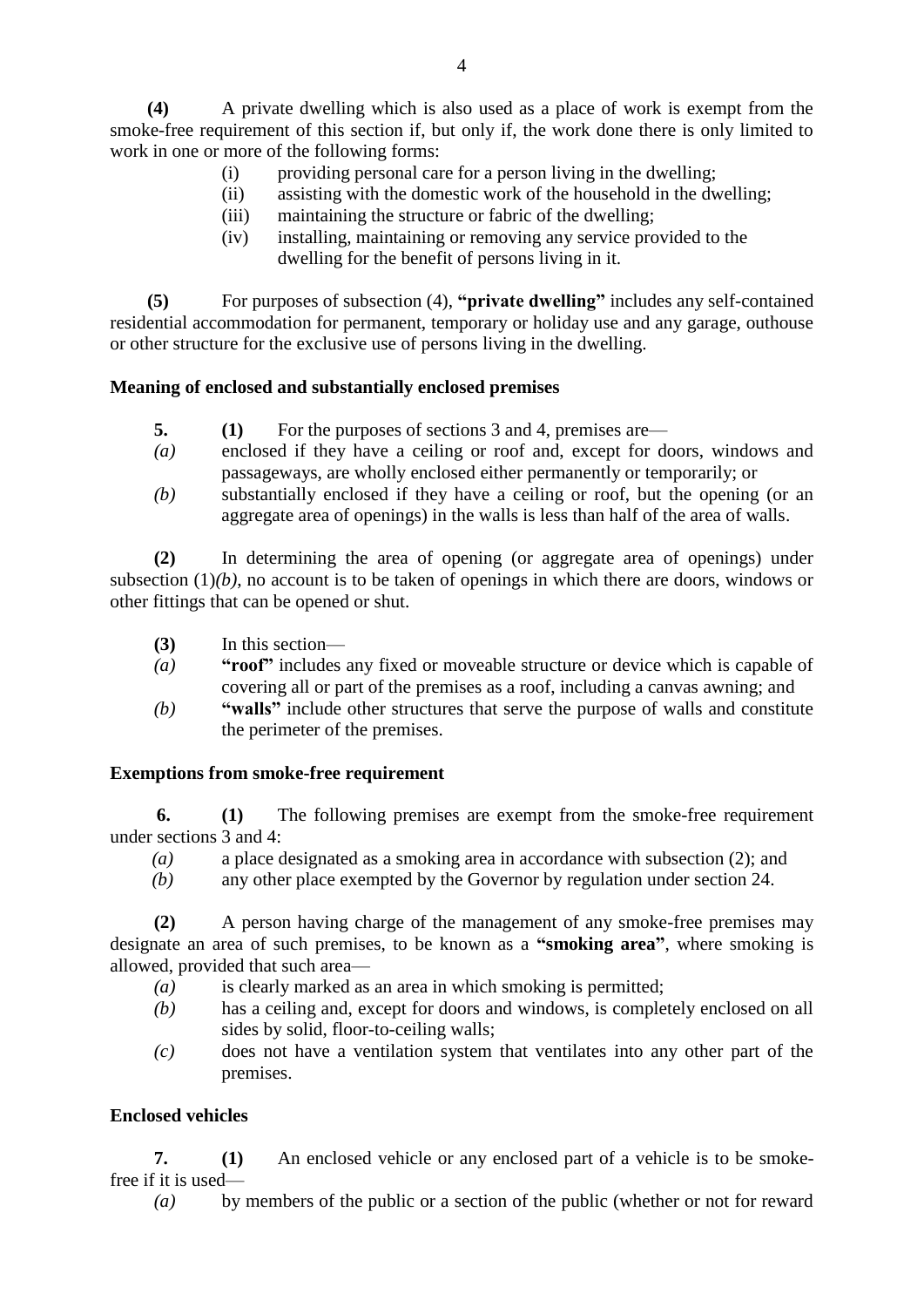or hire); or

*(b)* in the course of paid or voluntary work by more than one person (even if those persons use the vehicle at different times or only intermittently).

**(2)** A vehicle or part of a vehicle is enclosed for the purposes of subsection (1) if it is enclosed wholly or partly by a roof and by any door or window that may be opened or by any window which cannot be opened.

**(3)** For purposes of subsection (2), **"roof"** includes any fixed or moveable structure or device which is capable of covering all or part of the vehicle, including any canvas, fabric or other covering, but in relation to a vehicle that is engaged in conveying persons, does not include any fixed or moveable structure or device which is completely stowed away so that it does not cover all or any part of the vehicle.

**(4)** A vehicle is not used in the course of paid or voluntary work for purposes of subsection  $(1)(b)$  if it is used primarily for the private purposes of a person who owns the vehicle, or has a right to use it, and such use is not restricted to a particular journey.

#### **Additional smoke-free places**

**8. (1)** The Governor may make regulations designating as smoke-free any place or description of place or vehicle, which is not otherwise smoke-free under this Ordinance if, in the opinion of the Governor, there is a significant risk that (without such a designation) persons present there would be exposed to significant quantities of smoke.

**(2)** Any place or vehicle designated as smoke-free under subsection (1) need not be enclosed or substantially enclosed.

**(3)** Regulations under this section may provide that such places or description of places or vehicle are to be smoke-free only—

- *(a)* in specified circumstances;
- *(b)* at specified times;
- *(c)* if specified conditions are satisfied;
- *(d)* in specified areas.

#### **PART III NO-SMOKING SIGNS**

#### **No-smoking signs in premises**

**9. (1)** A person who occupies or is concerned with the management of smoke-free premises must ensure that no-smoking signs complying with subsection (2) are displayed in those premises in accordance with the requirements of this section.

**(2)** There must be displayed in a prominent position near (and inside) each entrance to smoke-free premises at least one no-smoking sign which—

- (a) is at least 150 millimetres  $\times$  200 millimetres;
- *(b)* displays the no-smoking symbol; and
- *(c)* contains, in characters that can be easily read by persons using the entrance, the words "**No Smoking. It is against the law to smoke in these premises**".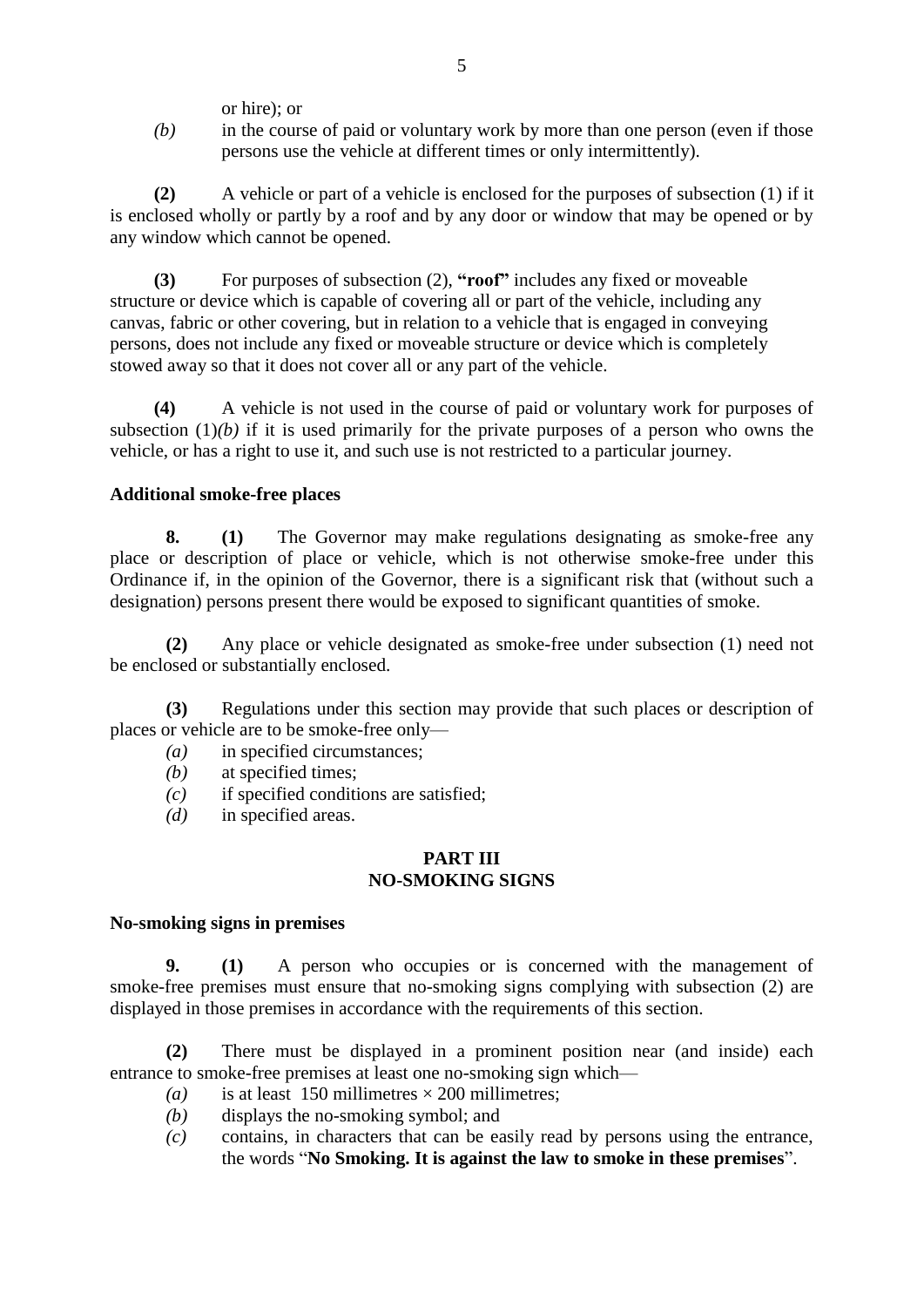**(3)** The words "these premises" in subsection (2)(c) may be substituted by words which refer to the particular smoke-free premises.

#### **No-smoking signs in vehicles**

**10.** A person with the management responsibilities for a smoke-free vehicle must ensure that at least one sign displaying the no-smoking symbol is displayed in a prominent position in each compartment of the vehicle which—

- *(a)* is constructed or adapted to accommodate persons; and
- *(b)* is, or may from time to time be, wholly or partly covered by a roof.

#### **PART IV PROTECTION OF YOUNG PERSONS**

#### **Sale of tobacco to persons under 18**

**11. (1)** In this Part, **"young person"** means a person under the age of 18 years and **"public place"** means any place to which, at the material time, the public have access (whether on payment or otherwise).

- **(2)** It is an offence for a person to—
- *(a)* sell tobacco to a young person, whether for his or her own use or not;
- *(b)* supply tobacco to any young person in any public place; or
- *(c)* have responsibility for the welfare of a young person and cause or permit that young person to smoke tobacco in any public place.

Penalty: A fine of £1,000.

 **(3)** It is a defence for a person charged with an offence under subsection (2) to prove that he or she took all reasonable precautions and exercised all due diligence to avoid the commission of the offence.

#### **Possession of tobacco in a public place**

**12.** A young person found with any tobacco in his or her possession in any public place commits an offence. Penalty: A fine of £500.

#### **PART V ENFORCEMENT**

#### **Enforcement officer**

**13.** The Governor may appoint any person to be an enforcement officer for purposes of this Ordinance.

#### **Powers of authorised officer**

- **14. (1)** An authorised officer has the right to do any of the following:
- *(a)* exercise, in relation to the enforcement of this Ordinance, any power which could be exercised by a police officer (under the Police and Criminal Evidence Ordinance, 2003 or otherwise) in relation to the enforcement of any other law which creates criminal offences: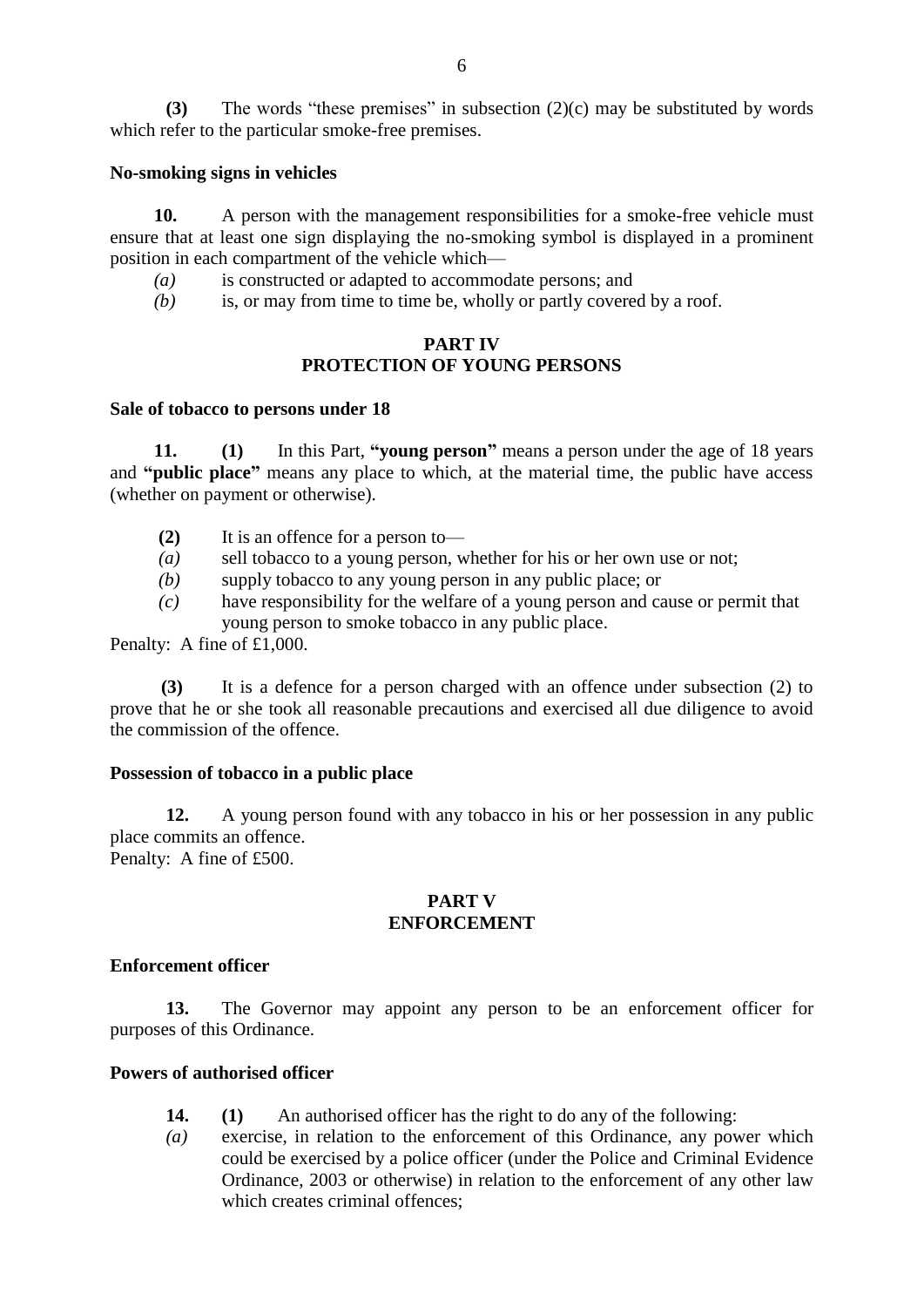*(b)* seize any tobacco in the possession of any person apparently under the age of 18 years whom the officer finds smoking in any public place, and any tobacco so seized must be disposed of in the manner the most senior police officer on duty on Ascension considers appropriate.

 **(2)** A person from whom any tobacco is seized under subsection (1)*(b)* may, within 21 days of the date of seizure, make an application to the Magistrates' Court for the tobacco to be returned to the person and the court must, after enquiring into the matter—

- *(a)* if satisfied that the person was in fact over the age of 18 years on the date of the seizure, order that the tobacco be returned to him or her;
- *(b)* in any other case, order that the tobacco be destroyed,

and, if no application is made under this subsection within the said period of 21 days, the said police officer may cause the tobacco to be destroyed.

**(3)** An authorised officer who seizes any tobacco under subsection (1)*(b)* must provide the person from whom it is seized with a receipt containing at least the following information:

- *(a)* the name of the authorised officer;
- *(b)* a description of the item or items seized; and
- *(c)* a notice of that person's rights under subsection (2).

## **PART VI OFFENCES AND PENALTIES**

#### **Offences relating to smoking in smoke-free place**

**15. (1)** A person who smokes in a smoke-free place commits an offence. Penalty: A fine of £300.

**(2)** It is a defence for a person charged with an offence under subsection (1) to show that the person did not know, and could not reasonably have been expected to know that it was a smoke-free place.

#### **Offences relating to no-smoking signs**

**16. (1)** A person who fails to comply with the duty in section 9 or 10 to display no-smoking signs commits an offence. Penalty: A fine of £300

**(2)** It is a defence for a person charged with an offence under subsection (1) to show that—

- *(a)* the person did not know, and could not reasonably have been expected to know, that the premises, place or vehicle was smoke-free;
- *(b)* the person did not know, and could not reasonably have been expected to know, that no-smoking signs complying with the requirements of this Ordinance were not being displayed in accordance with the requirements of this Ordinance; or
- *(c)* on any other grounds it was reasonable for the person not to comply with the duty.

#### **Offence of failing to prevent smoking in smoke-free place**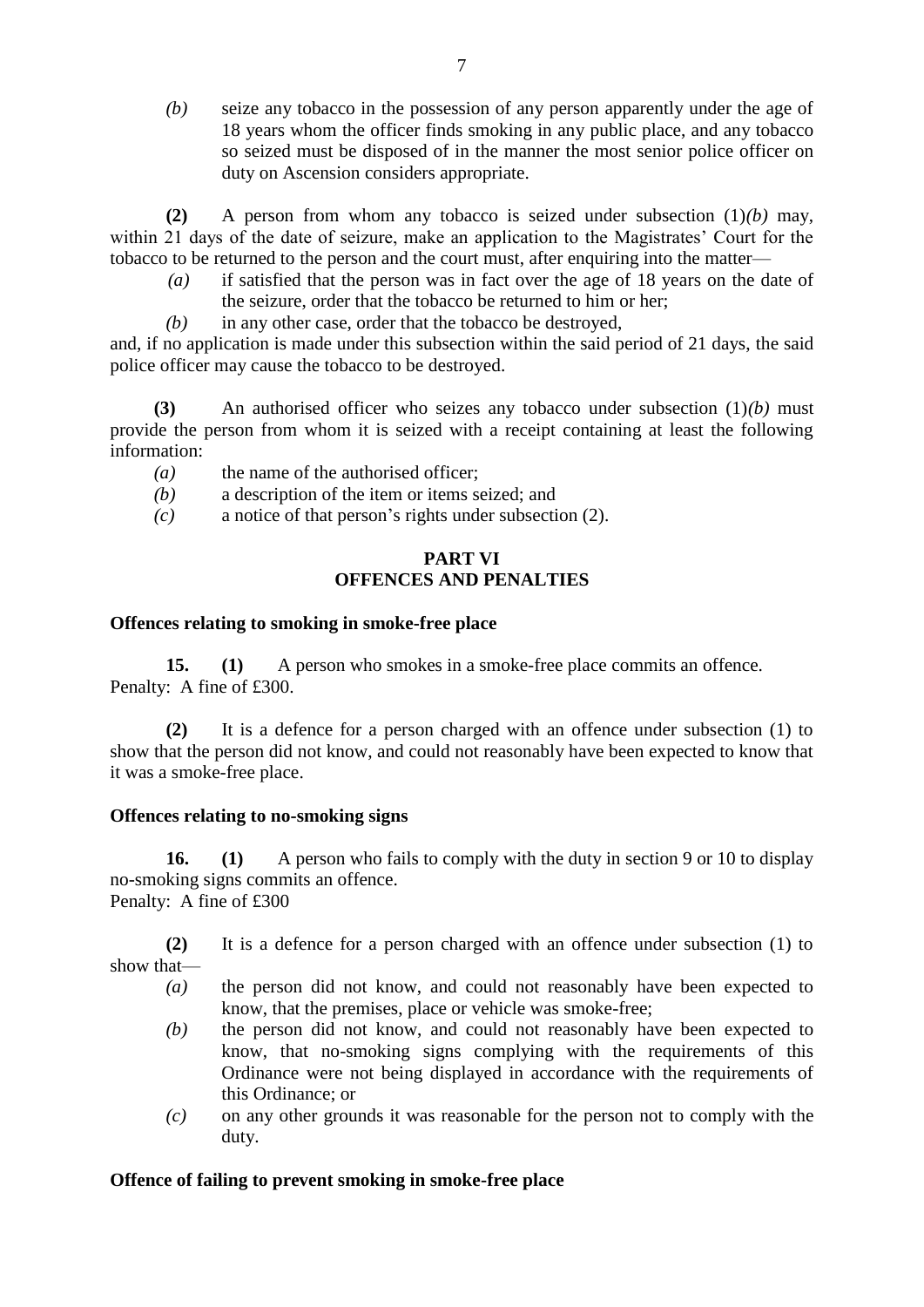**17. (1)** A person who controls or is concerned in the management of any smoke-free place (and, in the case of a vehicle which is smoke-free, also the driver) has a duty to cause a person smoking in that place or on that vehicle to stop smoking.

**(2)** A person who fails to comply with the duty in subsection (1) commits an offence.

Penalty: A fine of £500.

 **(3)** It is a defence for a person ('P') charged with an offence under subsection (2) to show that P—

- *(a)* took reasonable steps to cause the person in question to stop smoking;
- *(b)* did not know, and could not reasonably have been expected to know, that the person in question was smoking; or
- *(c)* on any other grounds it was reasonable for P not to comply with the duty.

#### **Obstruction of officers**

**18. (1)** A person who intentionally obstructs an authorised officer acting in exercise of his or her functions under this Ordinance commits an offence. Penalty: A fine of £500.

**(2)** A person who without reasonable cause fails to give to an authorised officer acting in the exercise of his or her functions under this Ordinance any facilities, assistance or information which the authorised officer reasonably requires of the person for the performance of any function, commits an offence. Penalty: A fine of £500.

**(3)** A person who, in purported compliance with any requirement of an authorised officer. makes a statement which is false or misleading in a material particular, knowing that it is false or misleading or being reckless as to whether it is false or misleading, commits an offence.

Penalty: A fine of £500.

**(4)** *Omitted*

#### **PART VII FIXED PENALTIES**

#### **Fixed penalty notice**

**19. (1)** An authorised officer who has reason to believe that a person has committed an offence under section 11, 12, 15, 16 or 17 may give the person a penalty notice in respect of the offence.

**(2)** A penalty notice is a notice offering a person the opportunity to discharge any liability to conviction for the offence to which the notice relates by paying a penalty in accordance with this Part.

#### **Contents of penalty notice**

- **20.** A penalty notice must be in the form prescribed by regulation and must state—
- *(a)* the alleged offence (and give such particulars of the circumstances alleged to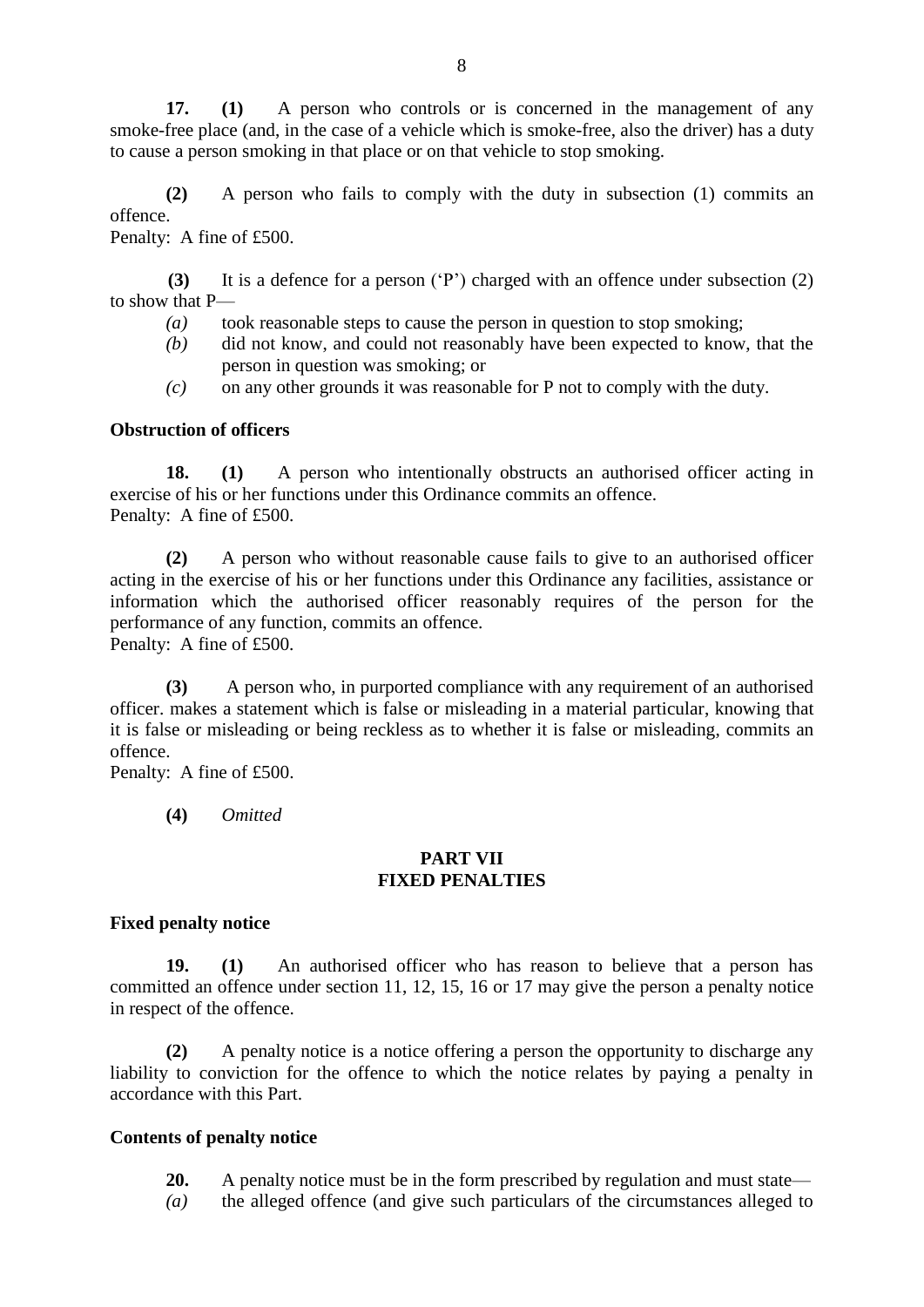constitute it as are necessary for giving reasonable information about it);

- *(b)* the amount of the penalty and the period for payment of it, which must not be less than 30 days from the date of the notice;
- *(c)* the consequences of not paying the penalty before the end of the period mentioned in the notice;
- *(d)* the person to whom and the address at which payment may be made;
- *(e)* the person to whom and the address at which any representations relating to the notice may be made; and
- *(f)* that the person to whom it is given has a right to be tried for the alleged offence and explain how that right may be exercised.

#### **Effect of fixed penalty notice and payment**

**21. (1)** Proceedings for the offence in respect of which a penalty notice was given may not be brought before the end of the period for payment of the penalty.

**(2)** Subsection (1) does not apply if the person to whom the notice was given has returned the penalty notice to the authorised officer indicating that the offence is denied.

**(3)** If the penalty is paid in accordance with the penalty notice before the end of the period mentioned in the notice, no proceedings for the offence may be brought and section 22 does not apply.

**(4)** If proceedings have been brought under section 22 pursuant to an indication under subsection (2), but then the penalty is paid in accordance with the penalty notice before the end of the period mentioned in the notice, those proceedings may not be continued.

#### **Proceedings for offence**

**22.** If the person to whom a penalty notice has been given fails to pay the penalty by the due date, proceedings may be taken against the person as if the penalty notice had not been issued.

#### **Withdrawal of penalty notice**

**23. (1)** If an enforcement officer considers that a penalty notice should not have been given, the notice may be withdrawn.

- **(2)** If a penalty notice is withdrawn—
- *(a)* any amount which has been paid by way of penalty in pursuance of the penalty notice must be repaid; and
- *(b)* no proceedings may be brought or continued against the person to whom the notice was given for the offence in question.

#### **PART VIII MISCELLANEOUS**

#### **Regulations**

**24.** The Governor may make regulations necessary or convenient for the purposes of this Ordinance, and without limiting that power, may specifically—

*(a)* exempt certain places or description of places or vehicles from the smoke-free